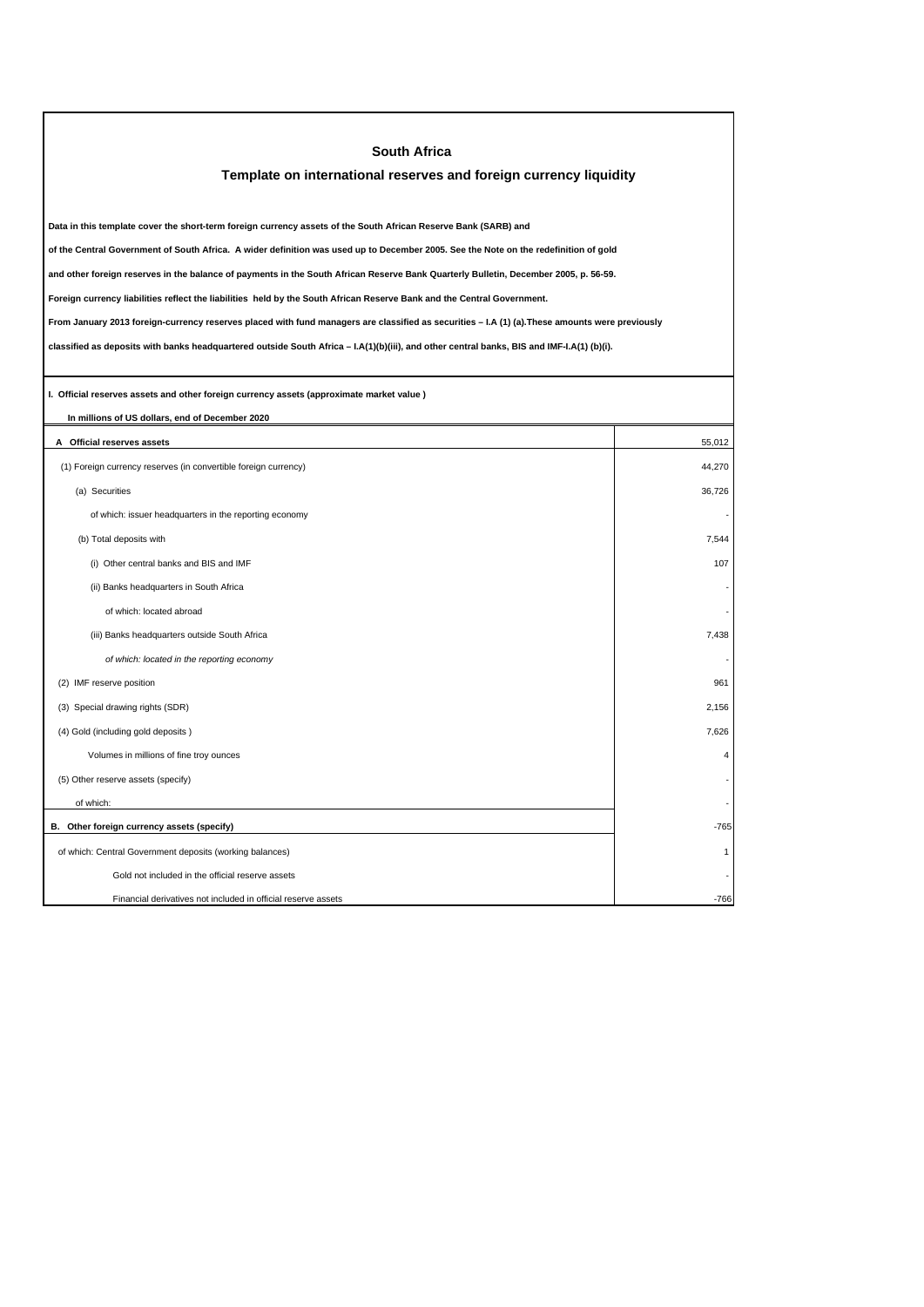| II. Predetermined short term net drains on foreign currency assets (nominal value)                                                                                   |                                                |               |                                            |                                        |
|----------------------------------------------------------------------------------------------------------------------------------------------------------------------|------------------------------------------------|---------------|--------------------------------------------|----------------------------------------|
| In millions of US dollars, end of December 2020                                                                                                                      |                                                |               |                                            |                                        |
|                                                                                                                                                                      | Total<br>Maturity Breakdown(residual maturity) |               |                                            |                                        |
|                                                                                                                                                                      | Up to one<br>year                              | Up to 1 month | More than 1<br>month and up to<br>3 months | More than 3 months and up<br>to 1 year |
| 1. Foreign currency loans, securities and deposits                                                                                                                   |                                                |               |                                            |                                        |
| of which: SARB                                                                                                                                                       |                                                |               |                                            |                                        |
| Outflows (-)<br>Principal                                                                                                                                            |                                                |               |                                            |                                        |
| $(-)$<br>Interest                                                                                                                                                    |                                                |               |                                            |                                        |
| Inflows $(+)$<br>Principal                                                                                                                                           |                                                |               |                                            |                                        |
| Interest<br>$(+)$                                                                                                                                                    |                                                |               |                                            |                                        |
| <b>Central Government</b>                                                                                                                                            |                                                |               |                                            |                                        |
| Outflows (-)<br>Principal                                                                                                                                            | $-291$                                         |               |                                            | $-291$                                 |
| $(\cdot)$<br>Interest                                                                                                                                                | $-1,185$                                       | $-62$         | $-319$                                     | $-804$                                 |
| Inflows $(+)$<br>Principal                                                                                                                                           |                                                |               |                                            |                                        |
| $(+)$<br>Interest                                                                                                                                                    |                                                |               |                                            |                                        |
|                                                                                                                                                                      |                                                |               |                                            |                                        |
| 2. Aggregate short and long positions in forwards and futures in foreign currencies vis-à-vis<br>the domestic currency (including the forward leg of currency swaps) |                                                |               |                                            |                                        |
| (a) Short positions (-) (Net per period)                                                                                                                             | $-760$                                         | $-760$        |                                            |                                        |
| (b) Long positions (+) (Net per period)                                                                                                                              | 4,532                                          |               | 1,276                                      | 3,256                                  |
|                                                                                                                                                                      |                                                |               |                                            |                                        |
| 3 Other (specify)                                                                                                                                                    |                                                |               |                                            |                                        |
| (a) Other accounts payable (-) (Net per period)                                                                                                                      |                                                |               |                                            |                                        |
| Other accounts receivable (+) (Net per period)                                                                                                                       |                                                |               |                                            |                                        |
|                                                                                                                                                                      |                                                |               |                                            |                                        |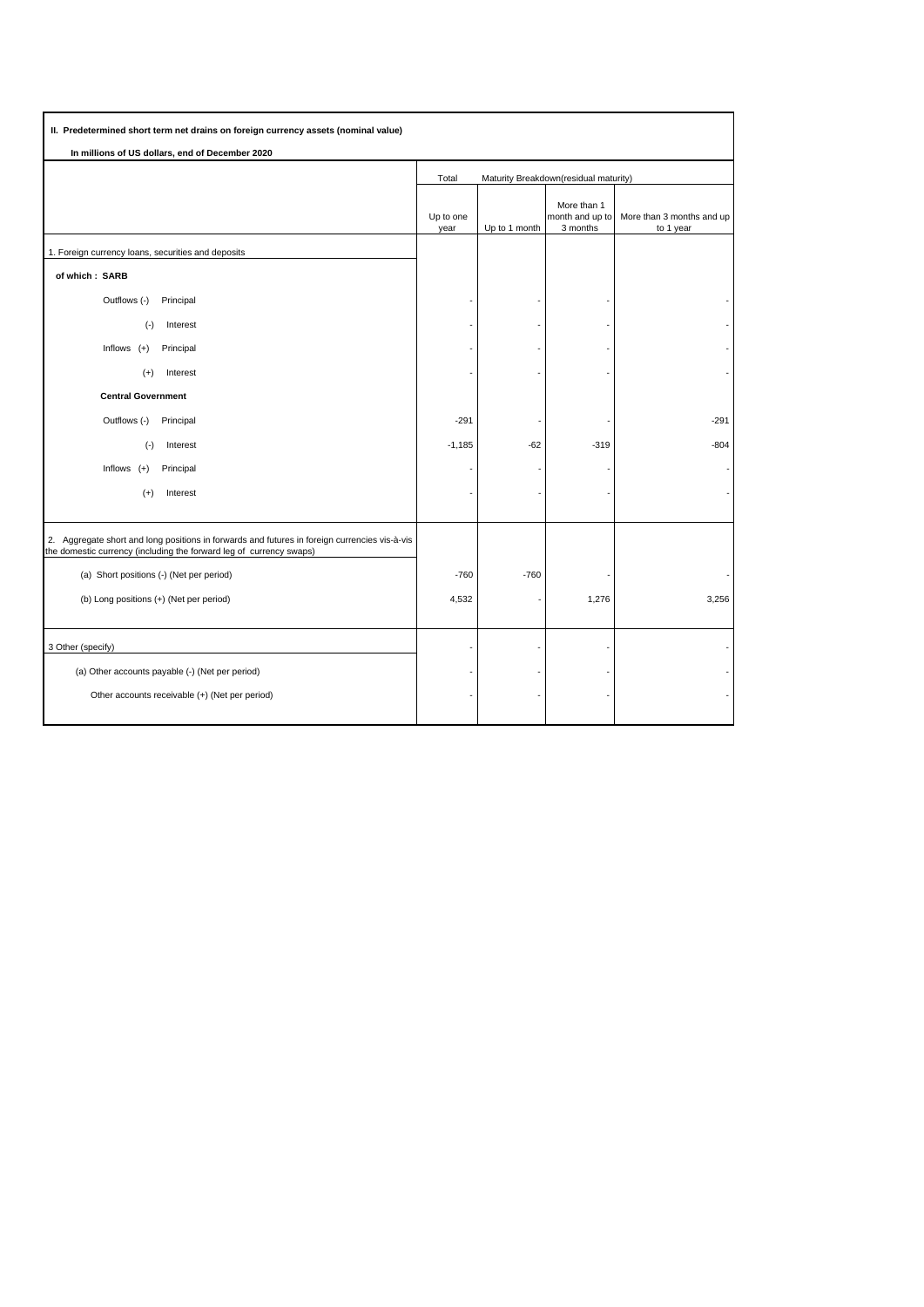| III. Contingent short-term net drains on foreign currency assets (nominal value)            |              |               |                                            |                                        |
|---------------------------------------------------------------------------------------------|--------------|---------------|--------------------------------------------|----------------------------------------|
| In millions of US dollars, end of December 2020                                             |              |               |                                            |                                        |
|                                                                                             | Total        |               | Maturity breakdown (residual maturity)     |                                        |
|                                                                                             | Up to 1 year | Up to 1 month | More than 1<br>month and up to<br>3 months | More than 3 months and up<br>to 1 year |
| 1. Contingent liabilities in foreign currency                                               |              |               |                                            |                                        |
| (a) Collateral guarantees on debt falling due within 1 year                                 |              |               |                                            |                                        |
| (b) Other contingent liabilities                                                            | $-1,308$     |               | $-168$                                     | $-1,140$                               |
| of which: Central Government                                                                |              |               |                                            |                                        |
| Principal                                                                                   | $-1,125$     |               | $-76$                                      | $-1,049$                               |
| Interest                                                                                    | $-183$       |               | $-92$                                      | $-91$                                  |
|                                                                                             |              |               |                                            |                                        |
| 2. Foreign currency securities issued with embedded options (puttable bonds)                |              |               |                                            |                                        |
| 3. Undrawn, unconditional credit lines provided by                                          |              |               |                                            |                                        |
| (a) other central banks and international organisations                                     |              |               |                                            |                                        |
| $BIS (+)$                                                                                   |              |               |                                            |                                        |
| $IMF (+)$                                                                                   |              |               |                                            |                                        |
| (b) banks and other financial institutions headquartered in South Africa                    |              |               |                                            |                                        |
| (c) banks and other financial institutions headquartered outside South Africa (+)           |              |               |                                            |                                        |
|                                                                                             |              |               |                                            |                                        |
| 4. Aggregate short and long positions of options in foreign vis-à-vis the domestic currency |              |               |                                            |                                        |
| (a)<br>Short positions                                                                      |              |               |                                            |                                        |
| (i) Bought puts                                                                             |              |               |                                            |                                        |
| (ii) Written puts                                                                           |              |               |                                            |                                        |
| (b)<br>Long positions                                                                       |              |               |                                            |                                        |
| (i) Bought puts                                                                             |              |               |                                            |                                        |
| (ii) Written puts                                                                           |              |               |                                            |                                        |
|                                                                                             |              |               |                                            |                                        |